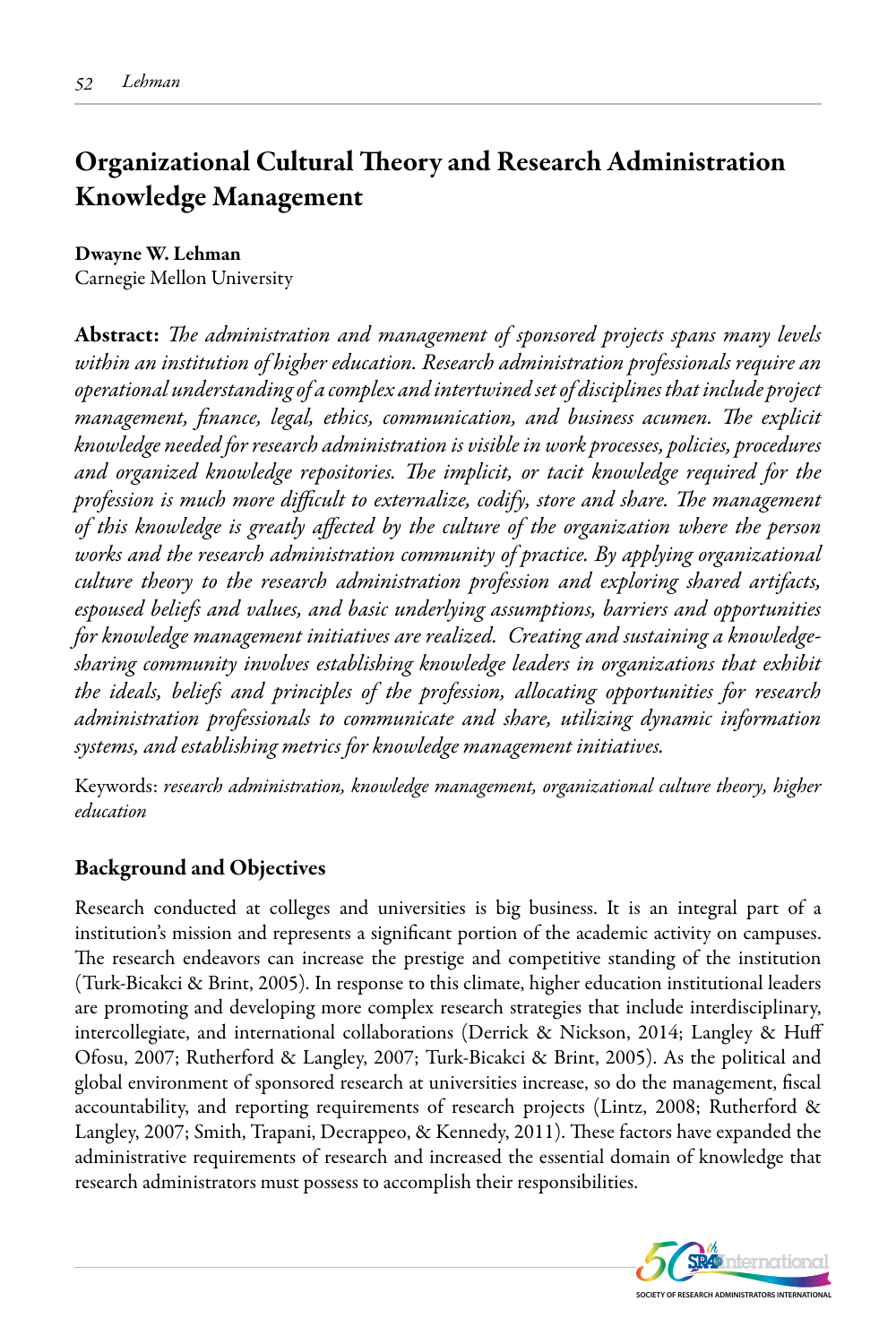The administration and management of research at an institution of higher education is a multifaceted task that spans an institution. Collectively research administrators at institutions of higher education form a *community of practice*. A community of practice is defined as a group of people, who share a craft or profession (Lave & Wenger, 1991). Research administration across institutions of higher education also forms a type of organization. March and Simon (1993) define an organization as a "system of coordinated action among individuals or groups whose preferences, information, interests, or knowledge differ" (Organizations, p. 2). An organization survives through the control of information, formation of an identity, creation of shared stories and incentivizing acceptable behaviors (March & Simon, 1993).

Research administration represents the business support necessary for the success of any exploratory initiative (Kulakowski & Chronister, 2006). The collection of knowledge that research administrators are required to grasp in order to accomplish their duties spans a diverse range of disciplines. These professionals require a working knowledge of business and project management, and the legal, ethical, scientific, and fiscal components of academic research (Kulakowski & Chronister, 2006; Shambrook & Roberts, 2011). In order for the profession to grow and evolve, this knowledge has to be collected, categorized, and shared among the research administration community of practice. The successful management of knowledge in any organization is highly influenced by culture. Applying organizational culture theory to the research administration profession and exploring the shared artifacts, espoused beliefs, values, and basic underlying assumptions of research administration, reveals common barriers to knowledge management and opportunities for creating a knowledge-sharing research administration community of practice.

## *Knowledge and knowledge management*

Knowledge is the most valuable resource in any organization. It is the cornerstone of an institution's competitive strategy and necessary for an organization's survival (Davenport & Prusak, 1998; Naserieh, Pourkiani, Ziaadini, & Fahim, 2012; Serban & Luan, 2002; Schmitz, Rebelo, Gracia, & Tomas, 2014). Knowledge enables a person to interpret incoming information and data about a situation and identify the implications of that information to either take action or ignore it (Steyn, 2004). Davenport and Prusak (1998) provide a comprehensive definition of knowledge:

Knowledge is a fluid mix of framed experience, values, contextual information, and expert insight that provides a framework for evaluating and incorporating new experiences and information. It originates and is applied in the minds of knowers. In organizations, it often becomes embedded not only in documents or repositories but also in organizational routines, processes, practices, and norms. (p. 5)

Knowledge differs from data or information. Data is a collection of separate, objective facts about an event that can be measured qualitatively or quantitatively, but provides no interpretation, or basis for action (Davenport & Prusak, 1998; Serban & Luan, 2002). Information is data that has been given shape and organized in some manner by the members of an organization to be relevant and purposeful (Davenport & Prusak, 1998; Drucker, 1988, O'Dell & Grayson, 1998). Knowledge therefore, "is the application of experience and judgement to information by an individual, group or organziation" (Serban & Luan, 2002, p. 8). Knowledge results when people

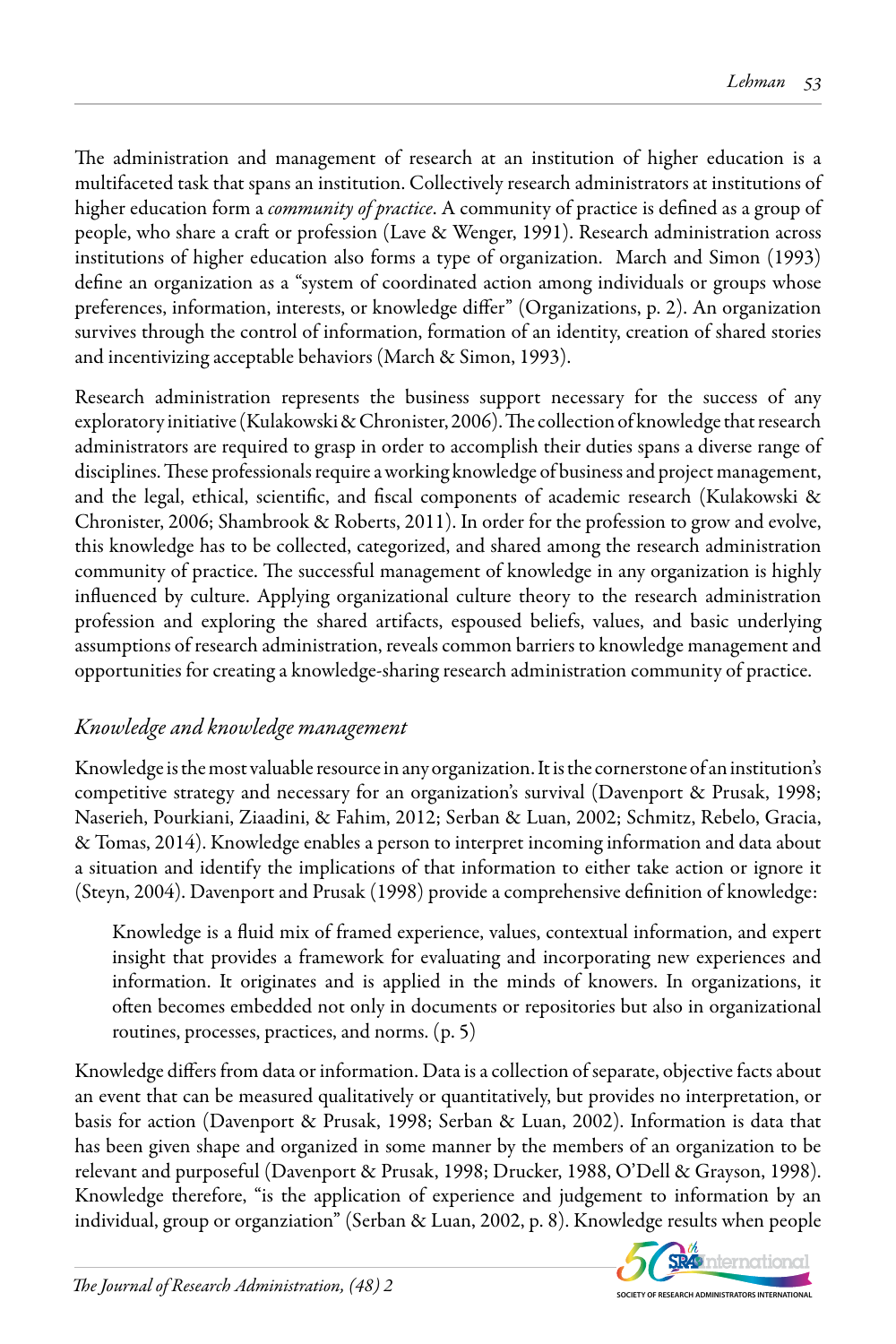personally transform information into their personal knowledge, store it, and use it to create new knowledge.

Knowledge can be characterized as having two forms: explicit and tacit. Explicit and tacit knowledge are not mutually exclusive, but coexist within an institution at the individual, group, and organizational levels (O'Dell & Grayson, 1998; Sabherwal & Becerra-Fernandez, 2003; Serban & Luan, 2002). Explicit knowledge is found in an organization's policies, procedure manuals, and institutional documents such as the mission, vision and value statements and is easily codified, stored and transferred (Gao, Meng, & Clarke, 2008; Kidwell, Vander-Linde, & Johnson, 2000). Tacit knowledge is personal and individualized. It is created and validated by personal experience, contextualized in specific situations, influenced by personal values, and cannot be easily communicated or transferred (Cardoso, Meireles, & Ferreira Peralta, 2012; Kidwell et al., 2000; Nonaka, 1994; Polanyi 1966). It is the management of this knowledge, specifically tacit knowledge, that promises to deliver huge returns for organizations and occupations that learn use it effectively (Kidwell et al., 2000).

Management of this knowledge is critical to the success of the profession of research administration and the institutions in which research administrators work. Knowledge management in higher education can lead to better decision-making capabilities, reduce costs, and improve the efficiency and effectiveness of academic and administrative services by transforming tacit knowledge into explicit knowledge (Kidwell et al., 2000; Steyn, 2004). Knowledge management can be defined as the systematic process of identifying, capturing, and transferring the know-how, experience, and intellectual capital of people within organizations (Davenport & Prusak, 1998; Nonaka, 1994; Steyn, 2004). There are six phases in the knowledge management process according to Cardoso (as cited in Schmitz et al., 2014): creation and acquisition; attribution of meaning; sharing and diffusion; organization memory; measurement; and recovering. "The success of a knowledge management program is measured using the dimensions of the impact on business processes, strategy, leadership, organizational culture, and the efficiency and effectiveness of knowledge management processes" ( Jennex, Smolnik, & Croasdell, 2009, p. 183).

A key component of knowledge management is to create new knowledge within an organization, thus promoting its continued existence and value to stakeholders (Nonaka, 1994). The same is true for the profession of research administration. Knowledge management initiatives are accomplished by making intellectual capital available to others (Nonaka, 1994; Steyn, 2004). Knowledge creation is accomplished through four modes as described by Nonaka (1994): socialization, externalization, internalization, and combination. "New knowledge starts with individuals sharing their internal tacit knowledge through socializing with other people or by obtaining it in digital or analog form" (Steyn, 2004, p. 618). Culture plays a vital role in the accomplishment of knowledge management.

### *Organizational culture*

Culture is an important aspect of any institution and yet, it is difficult to find a single, unified definition of culture. Shein (2010) defines organizational culture as "A pattern of shared basic assumptions learned by a group as it solved its problems through external adaption and internal

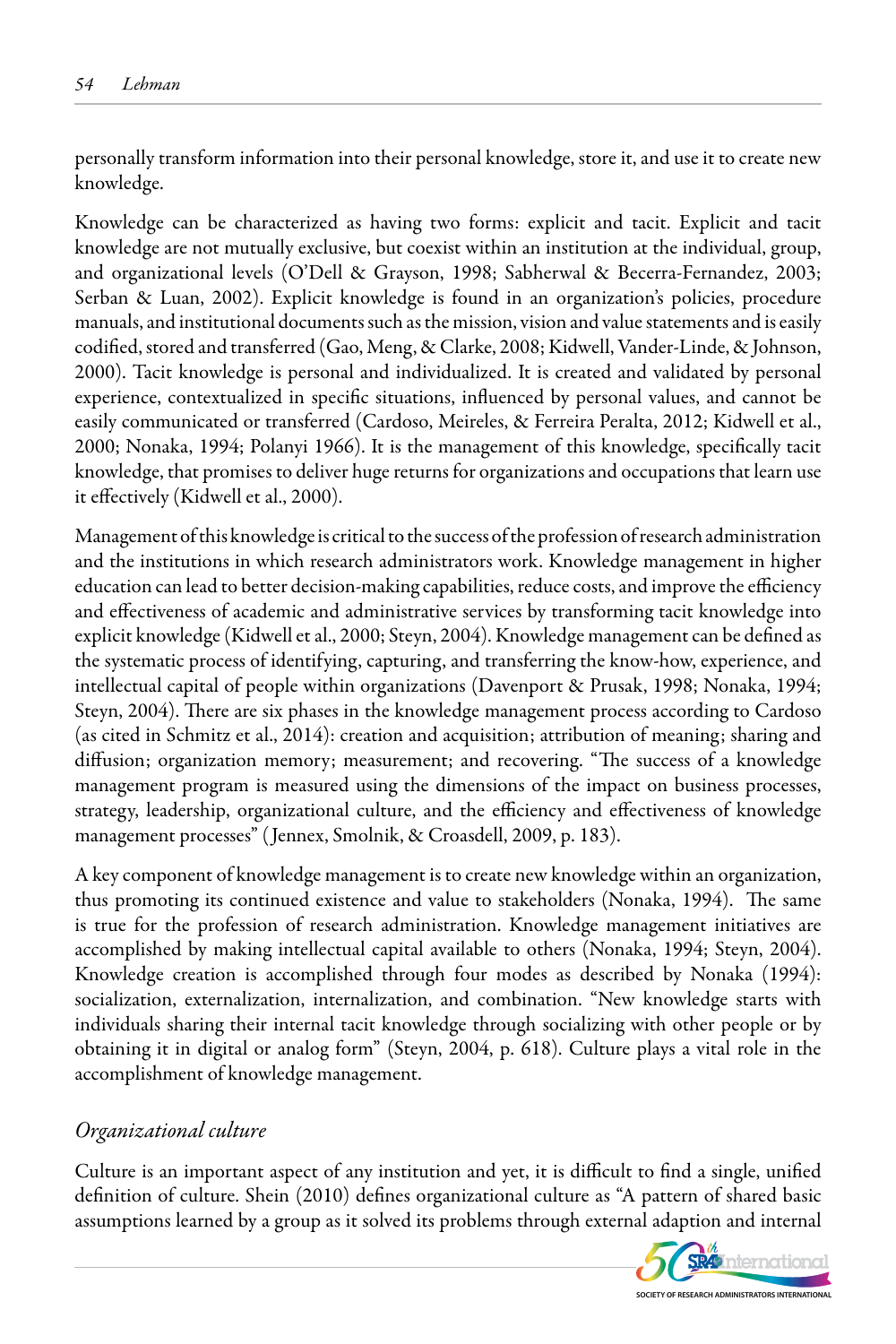integration, which has worked well enough to be considered valid and, therefore, to be taught to new members as the correct way to perceive, think, and feel in relation to those problems" (p. 18). An organization's culture can be divided into three levels: *artifacts, espoused beliefs and values, and basic underlying assumptions* (Schein, 2010). Artifacts are easily observed in the physical spaces of the institution, the apparent behaviors of employees, and how work is organized and processed (McDermott & O'Dell, 2001; Schein, 2010). *Artifacts* can be aligned with the explicit knowledge within an organization. *Espoused beliefs and values* can be seen in the organization's stated vision, mission and goals but also can be found in individual ideals, principles and personal aspirations (McDermott & O'Dell, 2001; Schein, 2010). This level of culture is expressed as explicit knowledge and also the more personal, unspoken tacit knowledge. The cultural level of *basic underlying assumptions* represents the unstated thoughts, feelings, and perceptions that influence decision-making actions and employee behavior (Schein, 2010). This deeper level of culture is the invisible dimension of an organization not easily or readily communicated and relates to tacit knowledge (McDermott & O'Dell, 2001). In addition to these levels of culture within an institution, there also exist a collection of subcultures and micro-cultures that are based on organizational hierarchy, geographic location, or are defined by a common set of functions or tasks performed by a group of individuals (Schein, 2010). Each of these subcultures and micro-cultures can have their own artifacts, espoused beliefs and underlying assumptions within the same institution. Issues within organizational culture present some of the most difficult barriers to knowledge management success (Conley & Zheng, 2009) because it determines what 'knowledge' is, how it is stored and communicated, and what knowledge is important.

## *Organizational culture and the impacts on knowledge management*

An institution's culture significantly impacts knowledge and knowledge management (KM) tools, processes, and initiatives (McDermott & O'Dell, 2001). Leibowitz (1999) states that knowledge management is 90% dependent on building a supportive KM culture. Furthermore, Wong and Aspinwall (2004) indicate that culture is the second most critical success factor to KM behind leadership/management support. There are four primary ways in which the culture of an institution and knowledge management interact within an organization., Institutional culture: 1) shapes assumptions and determines what knowledge is useful and important to an organization; 2) empowers those who owns a particular knowledge; 3) determines what is the knowledge; and how is it communicated; and 4) decides the acceptance or rejection of new knowledge through validation by the organization (DeLong, 1997). These intersections influence the success or failure of KM projects.

Four barriers exist to the successful sharing and transferring of knowledge within an organization that are directly related to an institution's culture. The first barrier is ignorance on both ends of the transfer of knowledge (Serban & Luan, 2002; Szulanski, 1993), i.e., individuals with knowledge do not realize its value to others, and others seeking knowledge do not know where to find it. The second barrier is the lack of resources to obtain the knowledge (O'Dell & Grayson, 1998; Szulanski, 1993). This barrier reflects the lack of internal processes or technology to enable the collection, retrieval, and sharing of knowledge. The third barrier is the lack of relationship between a knowledge holder and the knowledge receiver (Serban & Luan, 2002; Szulanski, 1993);

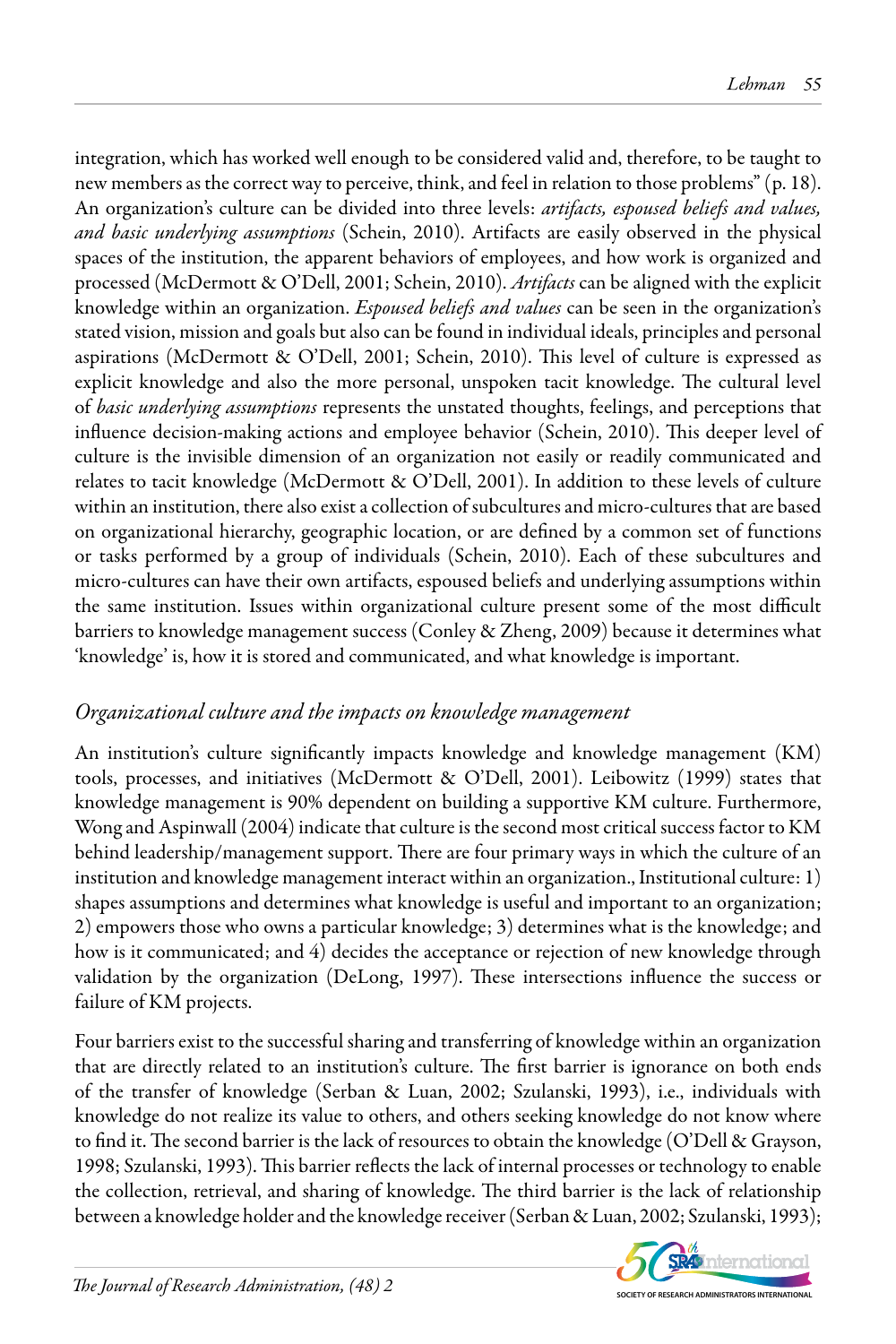opportunities for the social exchange of information through shared experiences and storytelling are hindered by the organization's structure and the value of collaborative spirit. Lastly, the slow rate of adoption of new knowledge is caused by a lack of motivation within the organization which creates a barrier to KM and is impacted by the organization's reward system (Davenport  $\&$ Prusak, 1998; O'Dell & Grayson, 1998; Szulanski, 1993).

Higher education institutions are often structured by function or discipline that operate independently of each other and with varying degrees of autonomy. Higher education institutions are also bureaucratic entities with complex political systems that serve different interests of stakeholders (Ramachandran, Chong, & Ismail, 2009). Inherently, "as in the business environment, functional areas within many higher education institutions often fail to share knowledge that can lead it to the establishment of a higher standard of education" (Ramachandran, et al., 2009, p. 204). Adding complexity to this environment is the dual challenge research administrators face: simultaneously serving the researcher, while promoting and protecting the best interest of the organization (Lankford, 1997). These barriers must be successfully addressed to promote a learning organization.

### Methods

The supporting data presented in this paper are the results of the first round of a Delphi study, which was part of a larger exploratory sequential mixed-methods research project.

### *Delphi technique*

The Delphi method leverages the knowledge and experiences of a select group of experts or qualified professionals to obtain a consensus on multidimensional issues or topics. This methodology is appropriate for researching complex issues such as those found in the profession of research administration "where large scale quantitative hard data fails to unearth the richness in tacit knowledge to help the research understand subtle expert opinion" (Grisham, 2009, p. 112). There are four goals associated with a Delphi study: 1) gather and summarize knowledge from an expert panel; 2) obtain an agreement or consensus concerning the topic or issue; 3) explore ideas with knowledgeable participants; and 4) provide information to aid in decision-making (Abu, Ritchie, & Jones, 2012). The Delphi technique was developed by the RAND Corporation in the late 1950's as a method to aid in policy creation and decision-making (Dalkey, 1967).

The Delphi research method has several additional advantages. The first is participant anonymity (Dalkey, 1967); participants individually provide their responses to prepared questions directly to the researcher thus reducing group pressure and the influence of dominant individuals (Dalkey & Helmer, 1963; Grisham, 2009). The second benefit is that through a repetitive, or iterative process it forms a consensus among the expert panel (Dalkey, 1967; Abu et al., 2012). Thirdly, the Delphi Method is systematic, flexible, and allows for the use of a variety of communication methods and tools (Dalkey, 1967; Abu et al., 2012). Lastly, it produces reliable and valid results (Abu et al., 2012; Dalkey, 1967; Grisham, 2009). Grisham (2009) states that, "The Delphi technique has been demonstrated in the literature as a reliable empirical method for consensus

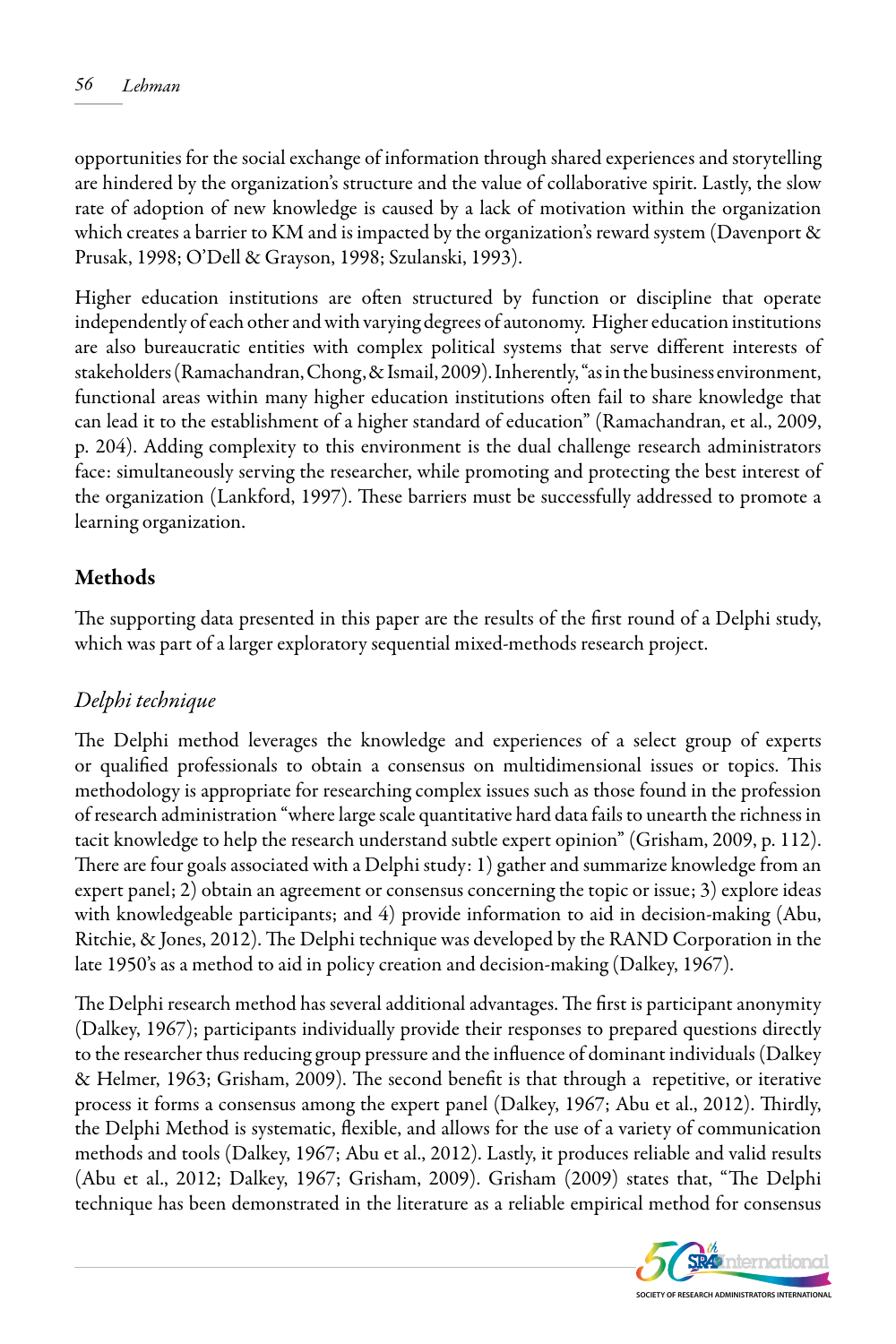reaching" (The Delphi technique: a method for testing complex and multifaceted topics , p. 116).

## *Population and sample*

A purposive sampling technique was employed for this study. Bryman (2012) states, "The goal of purposive sampling is to sample participants in a strategic way so that those sampled are relevant to the research questions that are being posed" (p. 418). A study utilizing the Delphi technique can have any number of participants. The ideal sample size of experts is one that is large enough to represent the population, conduct the desired research, and yet is manageable by the researcher (O'Leary, 2014).

The population for this study consists of self-identified research administrators from Very High and High Research Institutions according to the Carnegie Classification of Institutions of Higher Education. The minimum requirements for the participants were at least eight years in the field of research administration, familiarity with both the pre-award and post-award research activities, and routine use of an institutional information system to manage sponsored research. The recruitment of participants was conducted through e-mail solicitations. Confidentiality of the participants was maintained through the study by having the participants provide their responses directly to the researcher. All data was stored in a locked cabinet and on secured storage devices. The Institutional Review Board (IRB) of Robert Morris University (RMU) approved the protocol for this research.

## *Instrumentation*

The survey instrument was a modified survey questionnaire based on the critical success factor survey outlined in *CMU/SEI-2004-9TR-010: The critical success factor method: a foundation for enterprise security management* (Caralli, Stevens, Wilke, & Wilson, 2004). The survey asked participants to provide demographic information related to their gender, name of institution, business title and level, and number of years of experience in the field of research administration. Participants identified the information systems they currently used, key business functions, important goals and objectives within their area of responsibility, and problems or obstacles experienced while performing their duties as research administrators.

## *Data analysis*

Data analysis began with the demographic nominal and ordinal information provided by the participants. Next, open-ended responses were categorized into major themes with repetitive answers consolidated. In vivo coding was utilized to create the categories. In vivo coding consists of using the words of the participant to create categories (Creswell, 2014; Bryman, 2012). The software application Nvivo<sup>®</sup> along with a spreadsheet application was used to code the open-ended participant responses. To ensure objectivity, an expert in the field of research administration that met the expert criteria and who did not participate in the survey reviewed the coded material to ensure consistency and validity (Creswell, 2014).

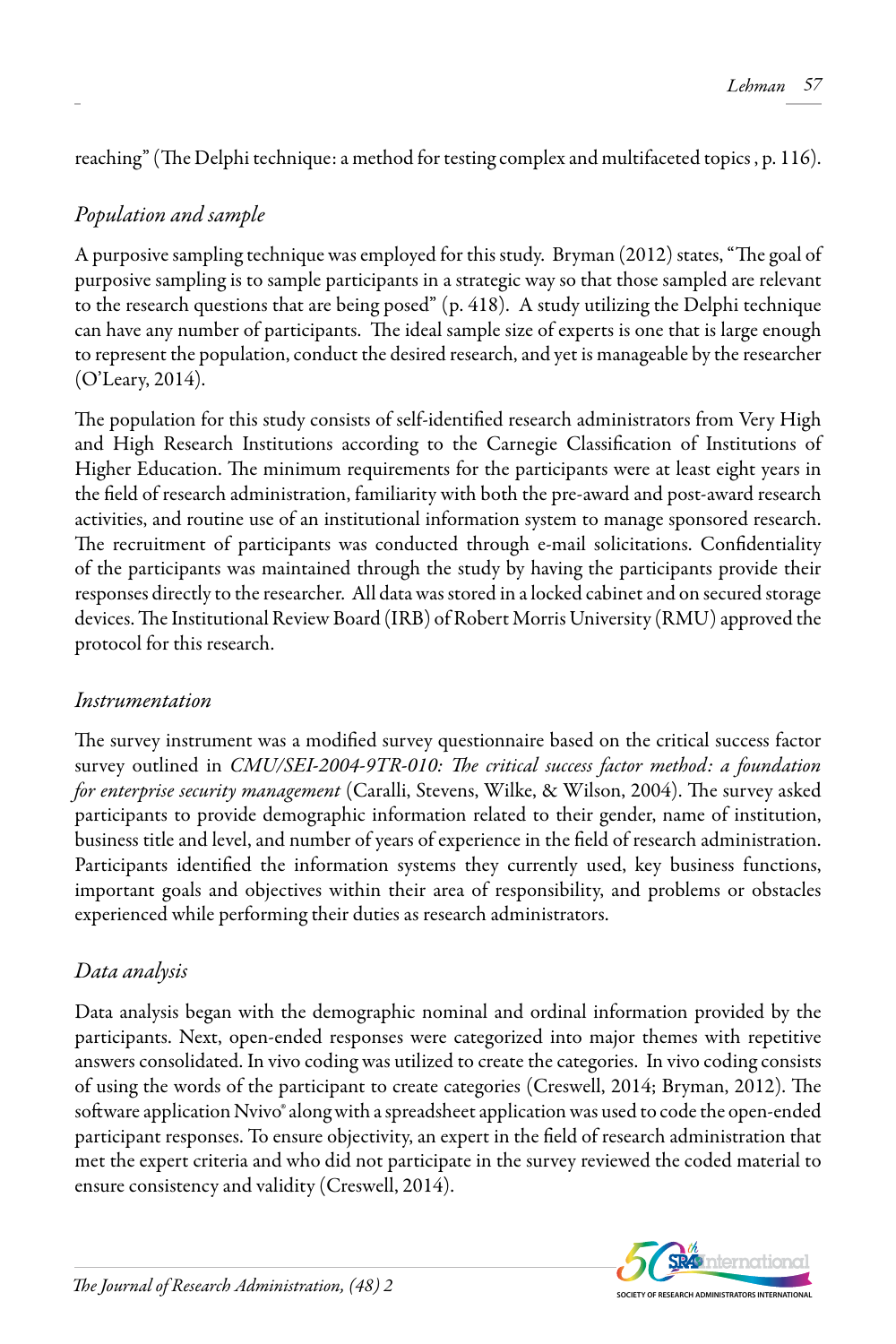### Results

The Delphi study began by selecting 149 potential participants using a direct sampling technique. Individuals holding leadership positions from a research administration professional organization provided the potential participant list. E-mail invitations were sent on a weekly basis to potential participants. Twenty-two participants (14.8%) met the required criteria and completed the survey. The demographic information of the participants is illustrated in Table 1. The gender statistics of the Delphi participants are comparable to the 2010 Research Administrator profile conducted by Shambrook and Roberts (2011).

| Demographic data                        |                                |                                |               |             |  |
|-----------------------------------------|--------------------------------|--------------------------------|---------------|-------------|--|
| Gender                                  | Male                           | Female                         | Unidentified  |             |  |
|                                         | 4(18.2%)                       | 17 (77.3%)                     | 1(4.5%)       |             |  |
| Carnegie<br><b>Classification</b>       | Very High                      | High                           |               |             |  |
|                                         | 15 (68.2%)                     | 7(31.8%)                       |               |             |  |
| Academic<br>Unit of<br>employment       | Department or<br>College level | Central or<br>University level |               |             |  |
|                                         | 5(22.7%)                       | 17 (77.3%)                     |               |             |  |
| <b>Years of RA</b><br><b>Experience</b> | 8 - 10 Years                   | 11 - 13 Years                  | 14 - 16 Years | $17+$ years |  |
|                                         | $2(9.1\%)$                     | $2(9.1\%)$                     | 3(13.6%)      | 15(68.2%)   |  |

### Table 1: Delphi participant demographics

### *Artifacts*

Artifacts play a key part in the administration of research and the management and dissemination of knowledge. Schein (2010) defines artifacts as the physical products of a group such as:

the architecture of the physical environment; its language; its technology and products; its artistic creation; its style, as embodied in clothing, manners of address, and emotional displays; its myths and stories told about the organization; its published list of values; and its observable rituals and ceremonies. (Organizational Culture and Leadership, p.23)

Certainly, research administrators across institutions of higher education have an established professional language, or jargon, to communicate with internal and external stakeholders. The physical space of offices, buildings, and the layout of a campus or organization influences the sharing of existing knowledge and the creation of new knowledge. More importantly, the division of labor and the vertical and lateral coordination of command and control, or organizational chart, create avenues or blockades to KM. Technology plays a major role in research administration.

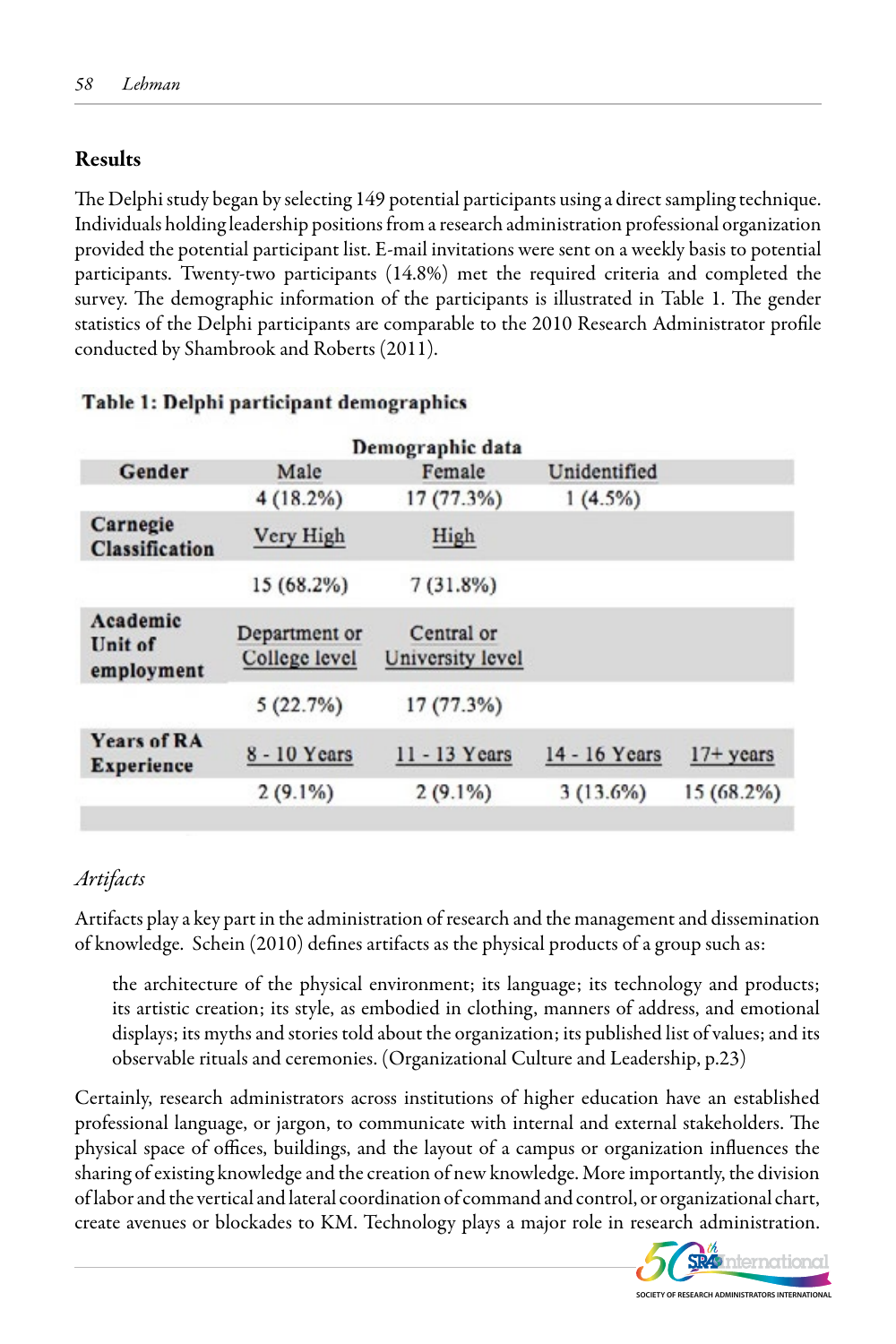Institutions use information systems and applications to manage sponsored research. These tools range from basic spreadsheet applications to customized electronic research administration (eRA) systems and institutional web sites. All 22 participants in the study listed at least two information systems they used to manage sponsored projects in their area of responsibility. Six of the 22 indicated using spreadsheet applications to augment institutional systems. The effective management and sharing of knowledge requires the artifacts of an organization or community of practice to be aligned with the goals of any KM initiative.

## *Espoused beliefs and values*

Espoused beliefs and values represent the ideals, goals, values and aspirations of a population that have been validated and rationalized (Schein, 2010). Within the profession of research administration there exists a core set of beliefs and values that guide decisions, behavior and actions.

Table 2 illustrates the espoused values for research administrators participating in the study. The term 'accuracy' or the phrase 'to be accurate' was mentioned, on average, 2.72 times per participant. The value of building and maintaining positive relationships with all customers for research administration professionals and communication is consistent with previous literature (Kulakowski & Chronister, 2006). The categories of 'timeliness' and 'importance of reporting' allude to the research administrators' belief in organization and structure. Previous literature also indicates research administrators have a preference for, and value rules, authority, institutional boundaries, processes and systems (Derrick & Nickson, 2014; Atkinson & Gilleland, 2007). Campo, 2014, adds that in addition to communication, team building, and interpersonal skills, research administrators value a positive, can-do attitude, which is reflected in the importance of the category 'customer service'. Other values mentioned in previous literature but not included in the sample are the beliefs in strong character traits such as being ethical, principled, trustworthy, warm, supportive, and risk-averse. (Atkinson & Gilleland, 2007; Campbell, 2010; Campo, 2014; Derrick & Nickson, 2014; Lankford, 1997). The beliefs and values of the profession have a significant impact on what KM initiatives are pursued or terminated.

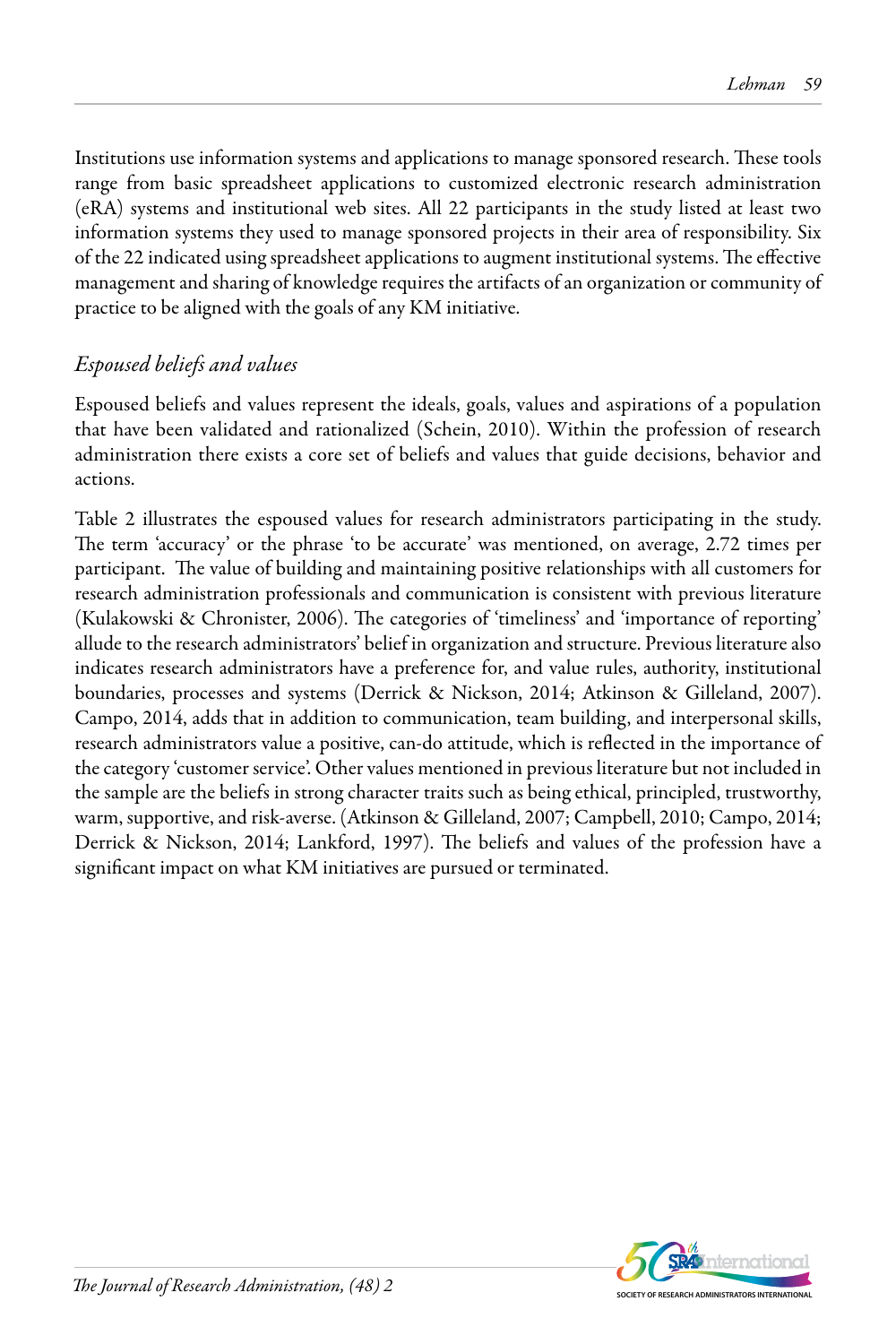|                                  | Number of times<br>phrase was used | Percentage of Delphi<br>participants using term |  |
|----------------------------------|------------------------------------|-------------------------------------------------|--|
| Accuracy                         | 60                                 | 95.5%                                           |  |
| Timeliness                       | 46                                 | 81.8%                                           |  |
| Communication                    | 46                                 | 40.9%                                           |  |
| Reporting (importance of)        | 37                                 | 77.3%                                           |  |
| <b>Customer Service</b>          | 36                                 | 59.1%                                           |  |
| Training                         | 28                                 | 45.5%                                           |  |
| Ease of access to information    | 13                                 | 59.1%                                           |  |
| Relationships                    | 11                                 | 50.0%                                           |  |
| Tolerance (patience/flexibility) | 5                                  | 22.7%                                           |  |
| Humor                            | 3                                  | 13.6%                                           |  |

#### Table 2: Espoused beliefs and values of participants

#### *Basic underlying assumptions*

Basic underlying assumptions are different from prevailing, or strongly held values. Underlying assumptions represent the underlying patterns of behavior that have become so engrained in the actions, attributes, and mental models of the population that they are taken for granted and there is little variation within a social unit (Schein, 2010). Primary to the basic underlying assumptions concerning research administration is the ideal of service and servant leadership (Derrick & Nickson, 2014; Waite, 2001). This is collectively reflected in the statements of the sample population. Atkinson, Gilleland and Barrett (2007) support this position by stating that research administration is a profession because of the "ideal of service to clients and stakeholders, in addition to possessing specialized knowledge, and observing a code of ethics and principles" (The dimentions of influence on research administrator behavior: toward a theoretical model of research administration as a public service profession, p. 63). Gabriele & Caines, (2014) argue for the critical role research administrators play as servant leaders in the world of research itself. These basic underlying assumptions are critical and are at the center of knowledge management for organizations and professions. A commitment to the ideal of learning through sharing information must be an underlying basic assumption of the profession and organization for any KM activity. Lacking this quality requires a paradigm shift in the mindset of the population and sweeping cultural change.

#### Discussion

The cultural factors of artifacts, espoused beliefs and values, and basic underlying assumptions identify the elements of research administration that are crucial when initiating or evaluating knowledge management programs for the profession and the community of practice. Higher education institutions need to focus on mutual relationship and doing things together in order to have organizational knowledge management success (Nurluoz & Birol, 2011). "In higher education, knowledge management becomes a significant part of the quality improvement that

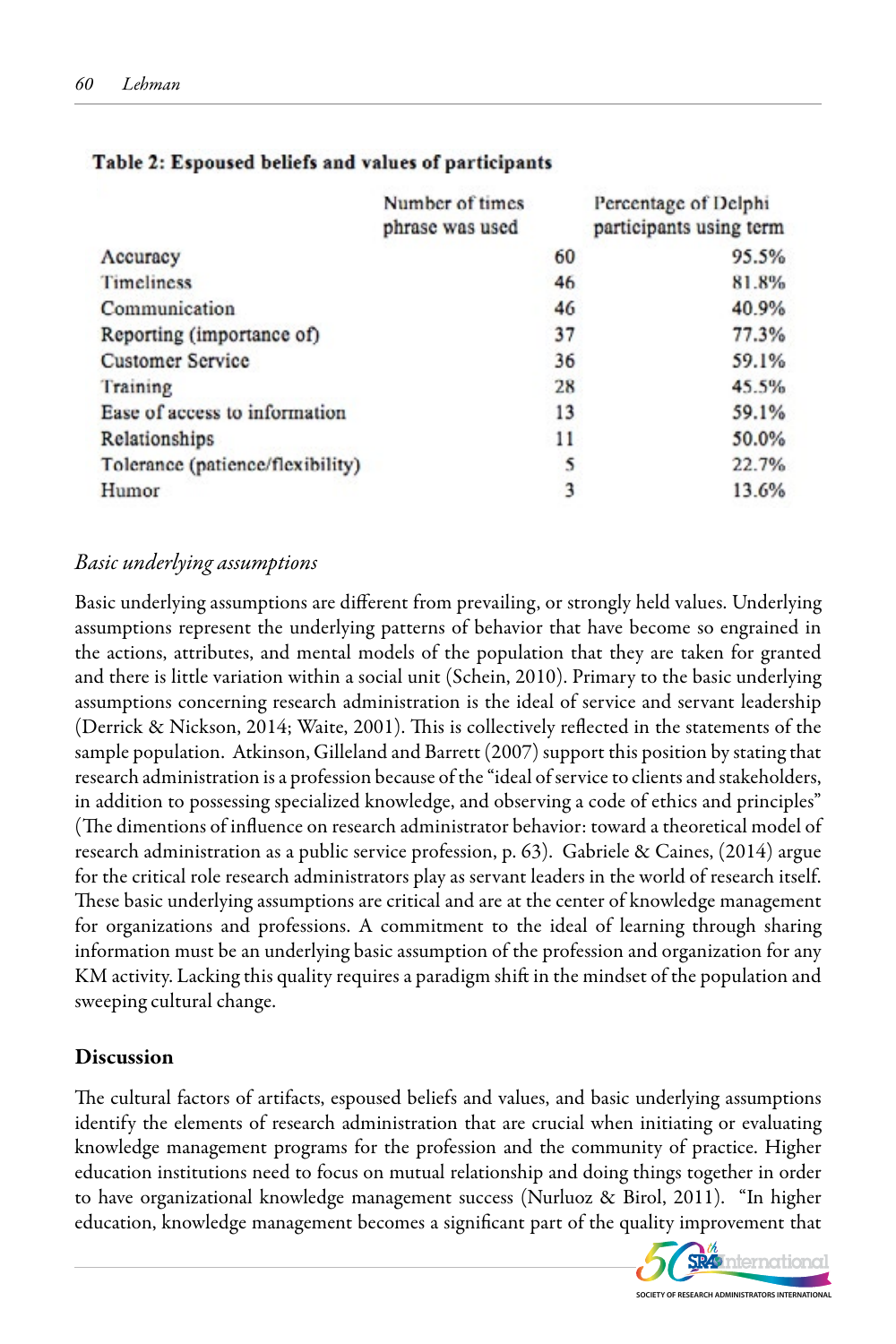leads collaborative efforts of the professionals to share knowledge, construct knowledge in order to improve the efficiency for better work practices" (Nurluoz & Birol, 2011, p. 207). There is a significant amount of literature addressing knowledge management success in organizations to include the identification of critical success factors, best practices, principles, rules and applications. For the research administration community the practice four factors are essential to promote a learning culture.

First, organizational champions have to be identified and given the resources to lead KM initiatives (Davenport & Prusak, 1998; Kidwell et al., 2000). These advocates must be respected and outwardly represent the values and beliefs of the practice and symbolize the basic underlying assumptions of the profession through word and deed. Mas-Machuca examined the critical success factors of KM and found that trust, transparency, honesty, collaboration, professionalism, flexibility, and commitment were related to culture (p. 1308). These same qualities are essential for the knowledge champions of the organization. In addition, these stalwarts are simultaneously mentors, cheerleaders, defenders, marketers, and branding professionals who encourage the stimulation of knowledge collection and sharing. In essence, they are knowledge leaders.

Second, Davenport and Prusak (1998) state that in order to simply have knowledge shared and created, one needs to "put smart people in a room and let them talk." (p.16). Organizational structures need to facilitate the exchange of information through socialization to codify and transfer tacit knowledge (Nonaka, 1994). This is true for both institutions of higher education and the community of practice as a whole. This is accomplished by providing space for the assembly of research administrators at all levels within the institution and allocating sufficient time to present and share information. One manner to accomplish this task is to encourage research administrators to attend professional meetings. There are several United States-based professional organizations that hold meetings locally and regionally for research administrators at all levels. These organizations also hold an annual membership meeting. Meetings provide the opportunity to network with other professionals, enabling attendees to discover who possesses knowledge, to identify individuals seeking knowledge, and to engage in all four modes of knowledge transfer as indicated by Nonaka (1994).

Third, the use of technology enables the transfer of explicit knowledge. Along with individual institutions using technology to establish knowledge repositories, there are knowledge "banks" available within the profession. These systems allow the transfer information and explicit knowledge; however, they are considered "passive disseminators" with users only accessing them for specific information when needed (O'Dell & Grayson, 1998). Regardless of the database or knowledge repository utilized, users have to find value in the information. Users create knowledge by interpreting and giving meaning to the information stored on these systems (Steyn, 2004). The information system needs to be easy to navigate, robust, continually updated, and linked to existing work processes.

Lastly, as with any project or program, knowledge management initiatives have to be measured and assessed on a regular basis (Davenport & Prusak, 1998; Kidwell et al., 2000). This includes incentivizing and establishing a reward structure for seeking and creating knowledge to further the administration and management of research. The metrics or the evaluation of KM initiatives

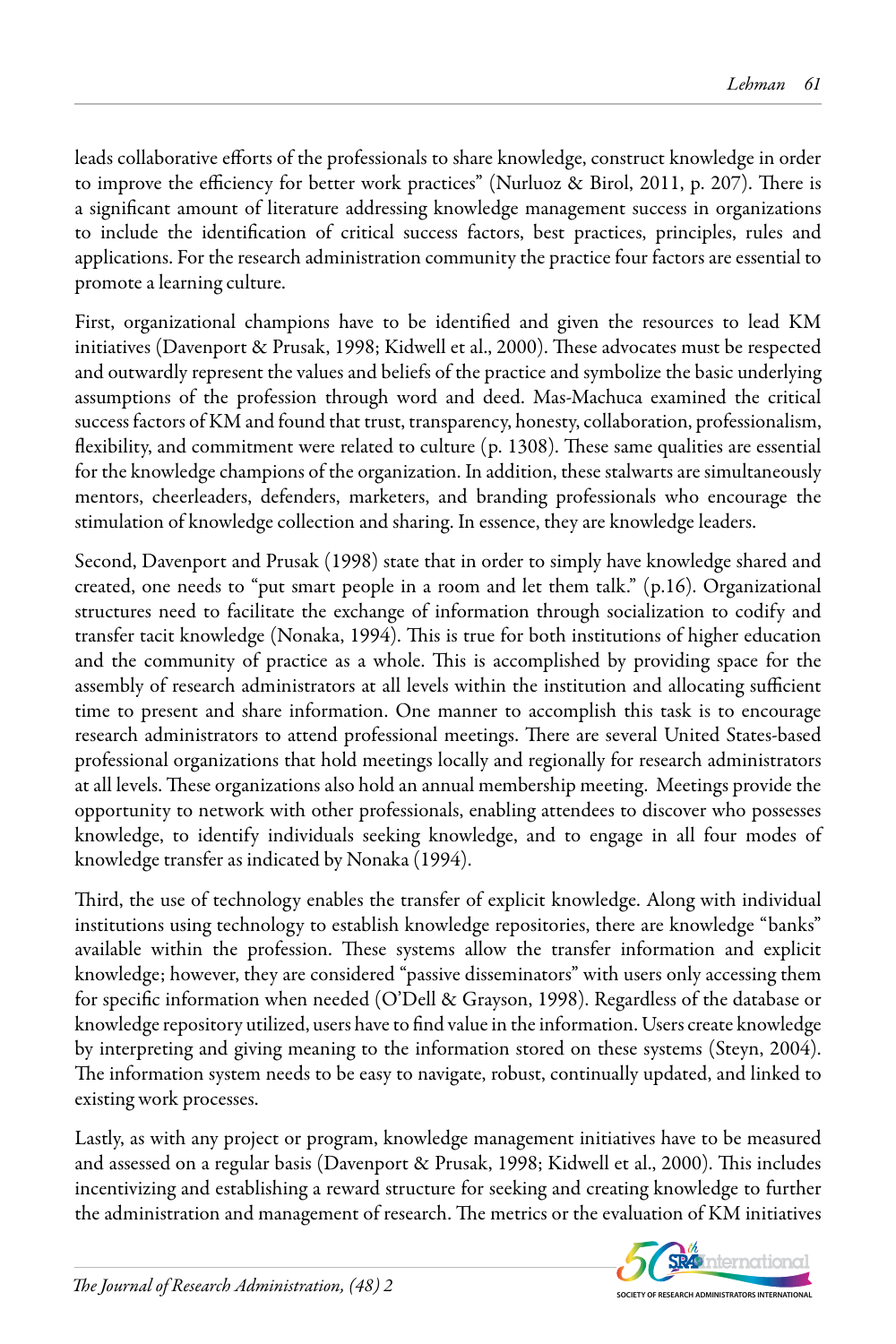should include both qualitative and quantitative measures for success (Davenport & Prusak, 1998). Additionally, the metrics should be tied to work processes, functionality, usability, and the strategic goals of the organization ( Jennex, Smolnik, & Croasdell, 2009).

#### Further Research

The first round of results of the Delphi study identified information technology artifacts and espoused values of research administrators even though a direct line of questioning for these cultural elements was not the primary focus of the research project. Further research specific to these cultural elements should be investigated. Other cultural elements and the subculture and micro-culture levels of research administration should continue to be explored. The application of institutional, administrative behavior, and organizational theories related to the research administration community of practice could add depth of understanding to the profession.

#### Conclusion

The profession of research administration has developed in unprecedented ways since the end of the last world war. The knowledge required to successfully administrate research in institutions of higher education crosses multiple disciplines. The management of explicit and tacit knowledge is essential for the continued growth and development for the profession. Organizational culture plays a significant role in the success or failure of these projects. By applying organizational cultural theory and gaining an understanding of the artifacts, espoused values and beliefs, and basic underlying assumptions, research administrator knowledge leaders can identify and address potential obstacles to the successful transfer and creation of knowledge for their organization, the community of practice and the profession of research administration.

#### Authors' Note

The data and findings presented in this paper are the results from the first phase of a Delphi study, which was part of a larger exploratory sequential mixed-methods study for the author's doctoral dissertation.

#### Dwayne W. Lehman, D.Sc.

Business Manager, Human-Computer Interaction Institute (HCII) Carnegie Mellon University 5000 Forbes Ave. Pittsburgh, PA 15213 (412) 736-8485 Email: dwlehman@mac.com

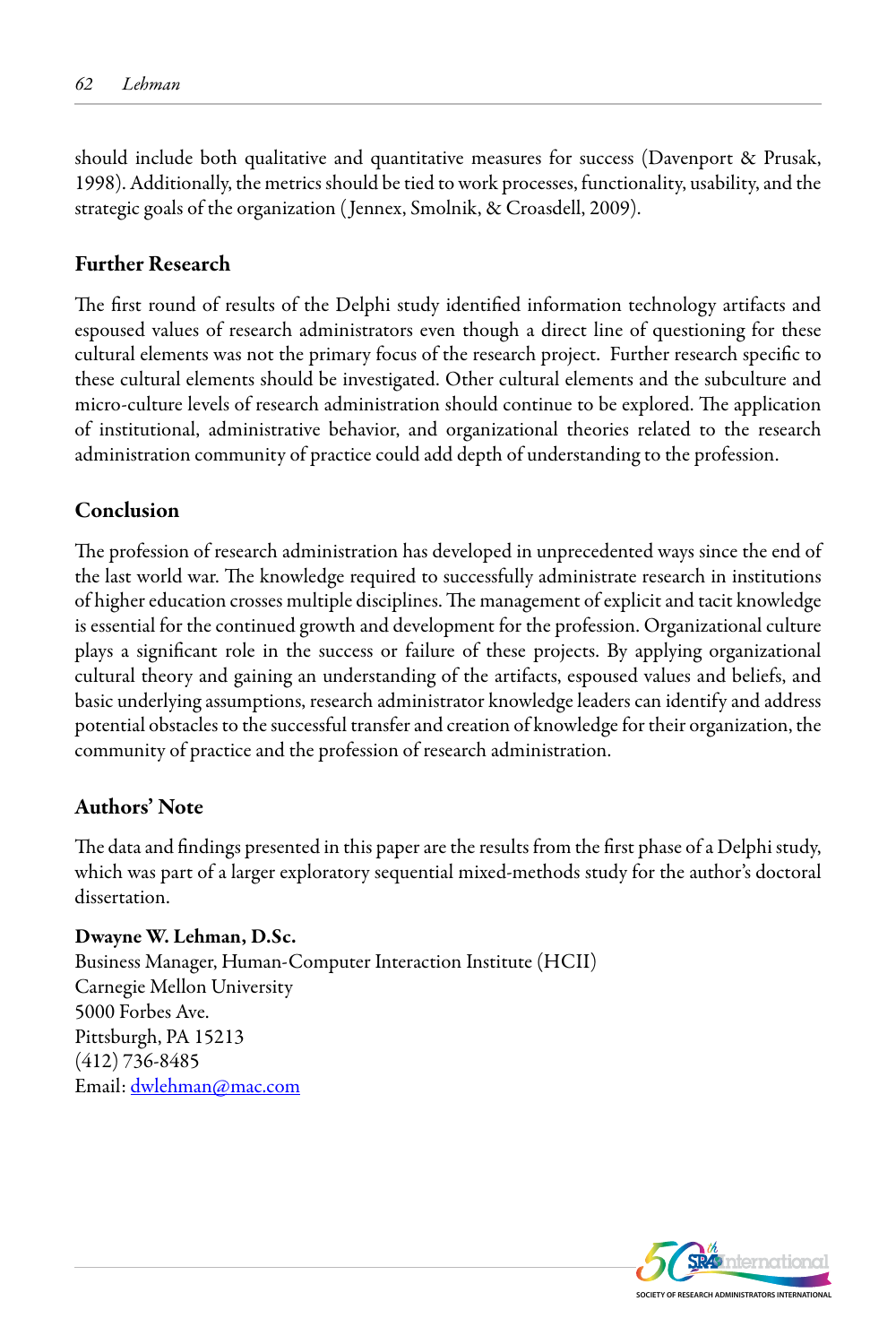## References

- Abu, E. E., Ritchie, C., & Jones, E. (2012). Consulting the oracle? Applications of Modified Delphi Technique to qualitative research in the hospitality industry. International Journal of Contemporary Hospitality Management, 24(6), 886-906. doi:10.1108/09596111211247227
- Atkinson, T. N., Gilleland, D. S., & Barrett, T. G. (2007). The dimensions of influence on research administrator behavior: Toward a theoretical model of research administration as a public service profession. The Journal of Research Administration, XXXVIII(1), 55-65. Retrieved from http://files.eric.ed.gov/ fulltext/EJ902215.pdf
- Atkinson, T. N., & Gilleland, D. S. (2007). Virtual blindness and hegemony: Qualitative evidence of negotiated ethical frameworks in the social language of university research administration. Science Engineering Ethics, 13(2), 195-220. doi:10.1007/s11948-007- 9007-8

Bryman, A. (2012). Social research methods (4th ed.). New York, NY: Oxford University Press.

- Campbell, D. R. (2010). The role and development of the research administration profession in higher education. Washington State University, Department of Educational Leadership and Counseling Psychology. Seattle: Washington State University.
- Campo, M. A. (2014). Leadership and research administration. Research Management Review, 20(1), 87-93. Retrieved from http://files.eric.ed.gov/fulltext/ EJ1038832.pdf
- Caralli, R., Stevens, J., Wilke, B. J., & Wilson, W. R. (2004). The critical success factor method: A foundation for enterprise security management [technical report]. CMU/SEI-2004- 9TR-010. Retrieved from the Software Engineering Institute, Carnegie Mellon University website: http://resources.sei.cmu.edu/library/asset-view.cfm?AssetID=7129
- Cardoso, L., Meireles, A., & Ferreira Peralta, C. (2012). Knowledge management and its critical success factors in a social economy organizations. Journal of Knowledge Management, 16 (2), 267-284.
- Conley, C. A., & Zheng, W. (2009). Factors critical to knowledge management success. Advances in Developing Human Resources, 11(3), 334-348. doi:10.1177/1523422309338159
- Creswell, J. W. (2014). Research design: Qualitative, quantitative, and mixed methods approach. Los Angeles, CA: Sage Publications.

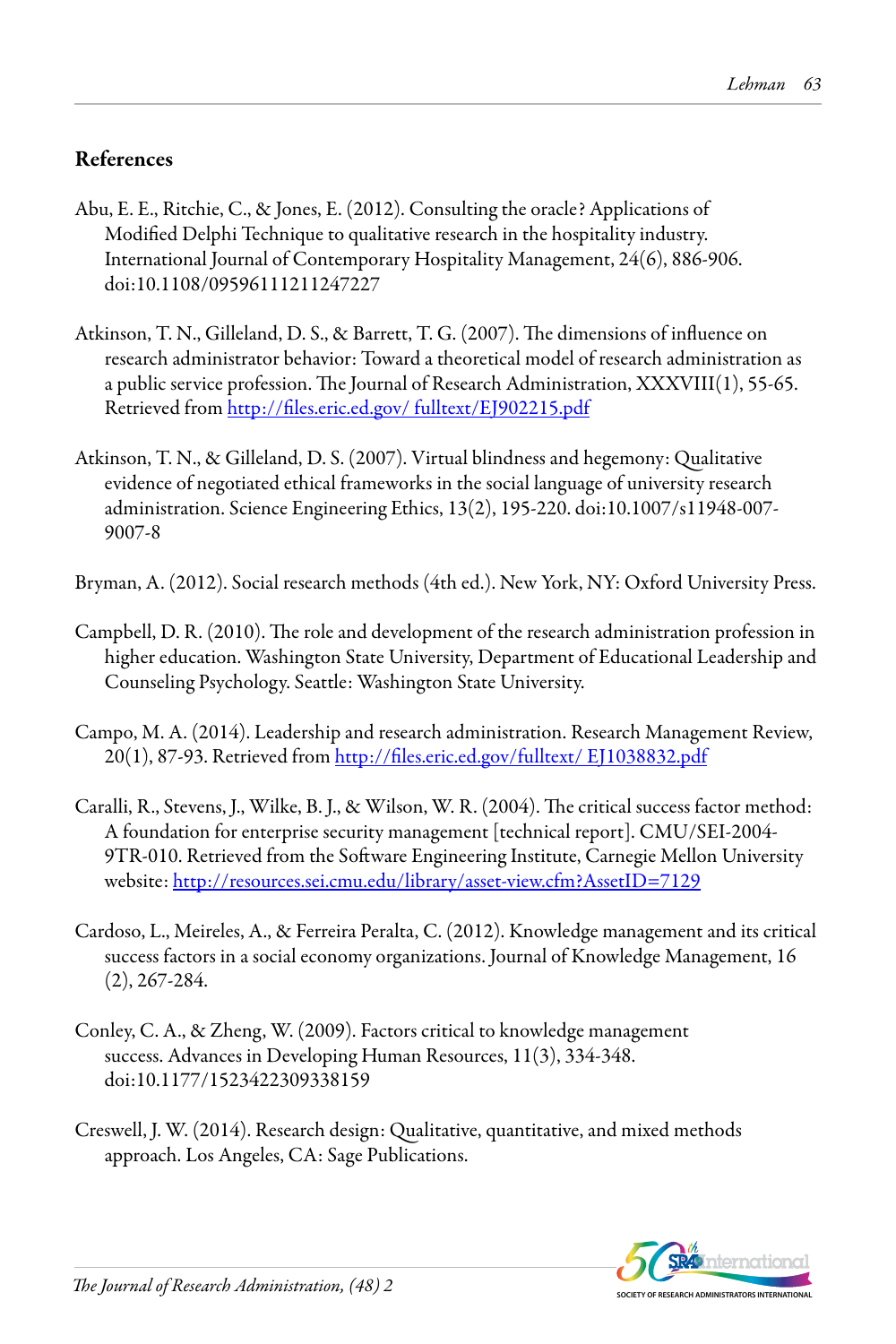Dalkey, N. (1967). Delphi. Santa Monika: Rand Corporation.

- Dalkey, N., & Helmer, O. (1963, April). An experimental application of the Delphi Method to the use of experts. Management Science, 9, 458-467. doi:10.1287/mnsc.9.3.458
- Davenport, T. H., & Prusak, L. (1998). Working knowledge: How organizations manage what they know. Boston, MA: Harvard Business School Press.
- DeLong, D. (1997). Building the knowledge-based organization: How culture drive organization behaviors [Working paper]. Center for Business Innovation. Ernst & Young LLP.
- Derrick, G., & Nickson, A. (2014). Invisible intermediaries: A systematic review into the role of research management in university and institutional research process. Journal of Research Administrators, XLV(2), 11-45. Retrieved from https://srainternational.org/publications/ journal/volume-xlv-number-2/invisible-intermediaries-systematic-review-role-research
- Drucker, P. F. (1988). The coming of the new organization. Harvard Business Review , 66(1), 45-53. Retrieved from https://hbr.org/1988/01/the-coming-of-the-new-organization
- Gabriele, E. F., & Caines, V. V. (2014). LeaderBeing: Critical reflections on contect, character, and challenge in the culture of research and its administration. Research Management Review, 20(1), 1-38.
- Gao, F., Meng, L., & Clarke, S. (2008). Knowledge, management, and knowledge management in business operations. Journal of Knowledge Management, 12 (2), 3-17.
- Grisham, T. (2009). The Delphi technique: A method for testing complex and multifaceted topics. International Journal of Managing Projects in Business, 2(1), 112-130.
- Jennex, M. E., Smolnik, S., & Croasdell, D. T. (2009). Towards a consensus knowledge management success definition. Journal of Information and Knowledge Management Systems, 39(2), 174-188. doi:10.1108/03055720910988878
- Kidwell, J. J., Vander-Linde, K. M., & Johnson, S. L. (2000). Applying corporate knowledge management practices in higher education. Educause Quarterly, 23(4), 28-33. Retrieved from http://er.educause.edu/~/media/files/article-downloads/eqm0044.pdf
- Kulakowski, E. C., & Chronister, L. U. (2006). Research administration and management. Sudbury, MA: Jones and Bartlett Publishers.
- Langley, D. & Ofosu, M. H. (2007). Celebrating a Profession: The Global Perspective. The Journal of Research Administration, 38(1), 39-44.

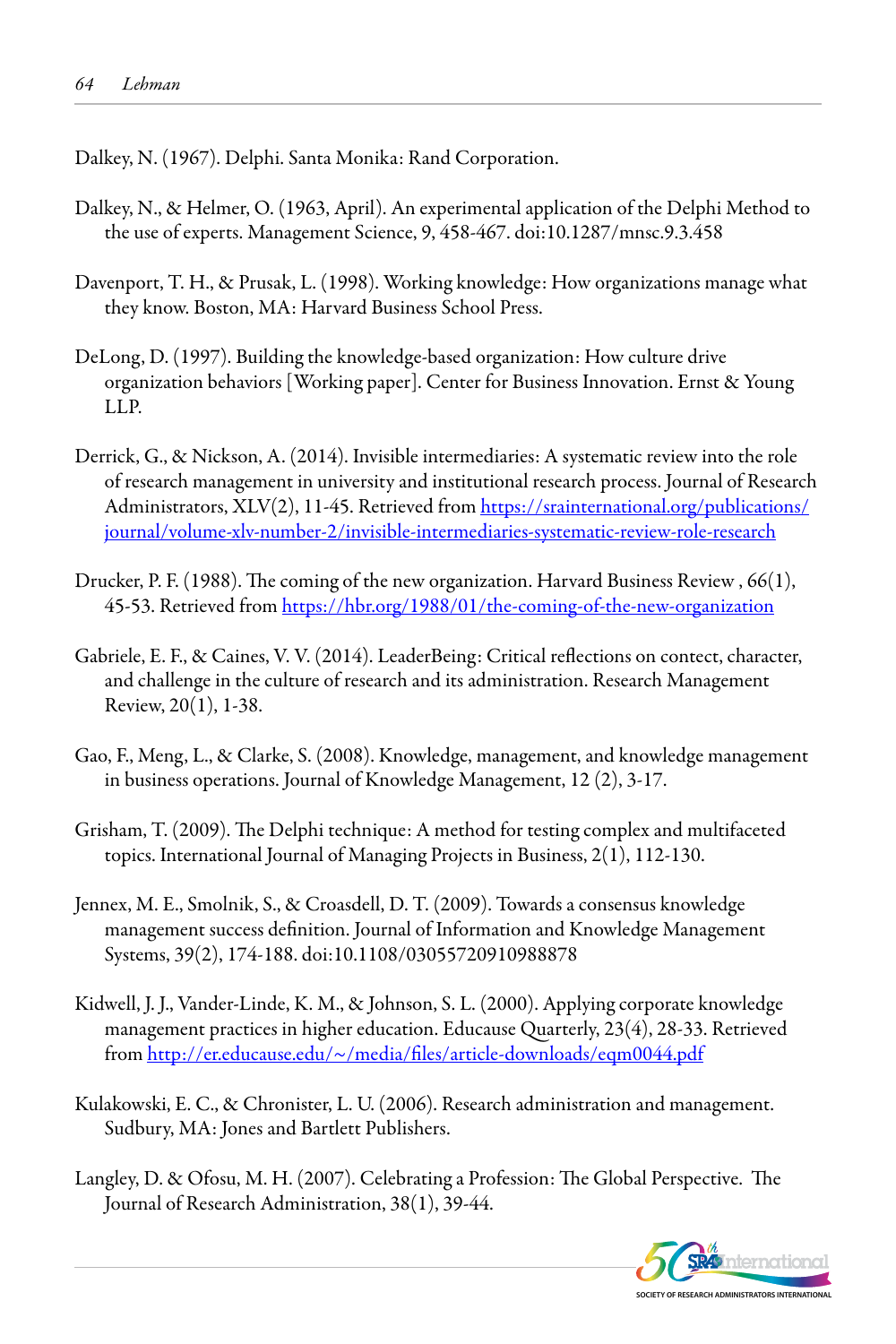- Lankford, J. (1997). Research administration and the culture (and subcultures) of higher education. The Journal of Research Administration, 29(3/4), 25-36.
- Lave, J., & Wenger, E. (1991). Situated learning: Legitimate peripheral participation. Cambridge, MA: Cambridge University Press.
- Lintz, E. M. (2008). A conceptual framework for the future of successful research administration. The Journal of Research Administration , XXXIX(2), 68-80.
- March, J., & Simon, H. (1993). Organizations. Cambridge, MA: Blackwell Publishers.
- Mas-Machuca, M., & Martinez Costa, C. (2012). Exploring critical success factors of knowledge management projects in the consulting sector. Total Quality Management, 23 (11), 1297- 1313.
- McDermott, R., & O'Dell, C. (2001). Overcoming cultural barriers to sharing knowledge. Journal of Knowledge Management, 5(1), 76-85. doi:10.1108/13673270110384428
- Naserieh, M. Y., Pourkiani, M., Ziaadini, M., & Fahim, I. (2012). Value study of a proper pattern for promotion of knowledge management. International Journal of Acedemic Research in Business and Social Science, 2 (12), 267-287.
- Nonaka, I. (1994). A dynamic theory of organizational knowledge creation. Organization Science, 5(1), 14-37. https://doi.org/10.1287/orsc.5.1.14
- Nurluoz, O., & Birol, C. (2011). The impact of knowledge management and technology: An analysis of administrative behaviours. The Turkish Online Journal of Education Technology, 10(1), 202-208. Retrieved from <u>http://files.eric.ed.gov/fulltext/EJ926569.pdf</u>
- O'Dell, C., & Grayson, C. J. (1998). If only we knew what we know: The transfer of internal knowledge and best practice. New York, NY: The Free Press.
- O'Leary, Z. (2014). The essential guide to doing your research Project (2nd ed.). Thousand Oaks, CA: Sage Publications.
- Ramachandran, S. D., Chong, S. C., & Ismail, H. (2009). The practice of knowledge management processes: A comparative study of public and private higher education institutions in Malaysia. VINE: The Journal of Information and Knowledge Management Systems, 39(3), 203-222. doi:10.1108/03055720911003978
- Rutherford, S., & Langley, D. (2007). Implementation of systems to support the management of research: Commentary from a U.K. university perspective . The Journal of Research